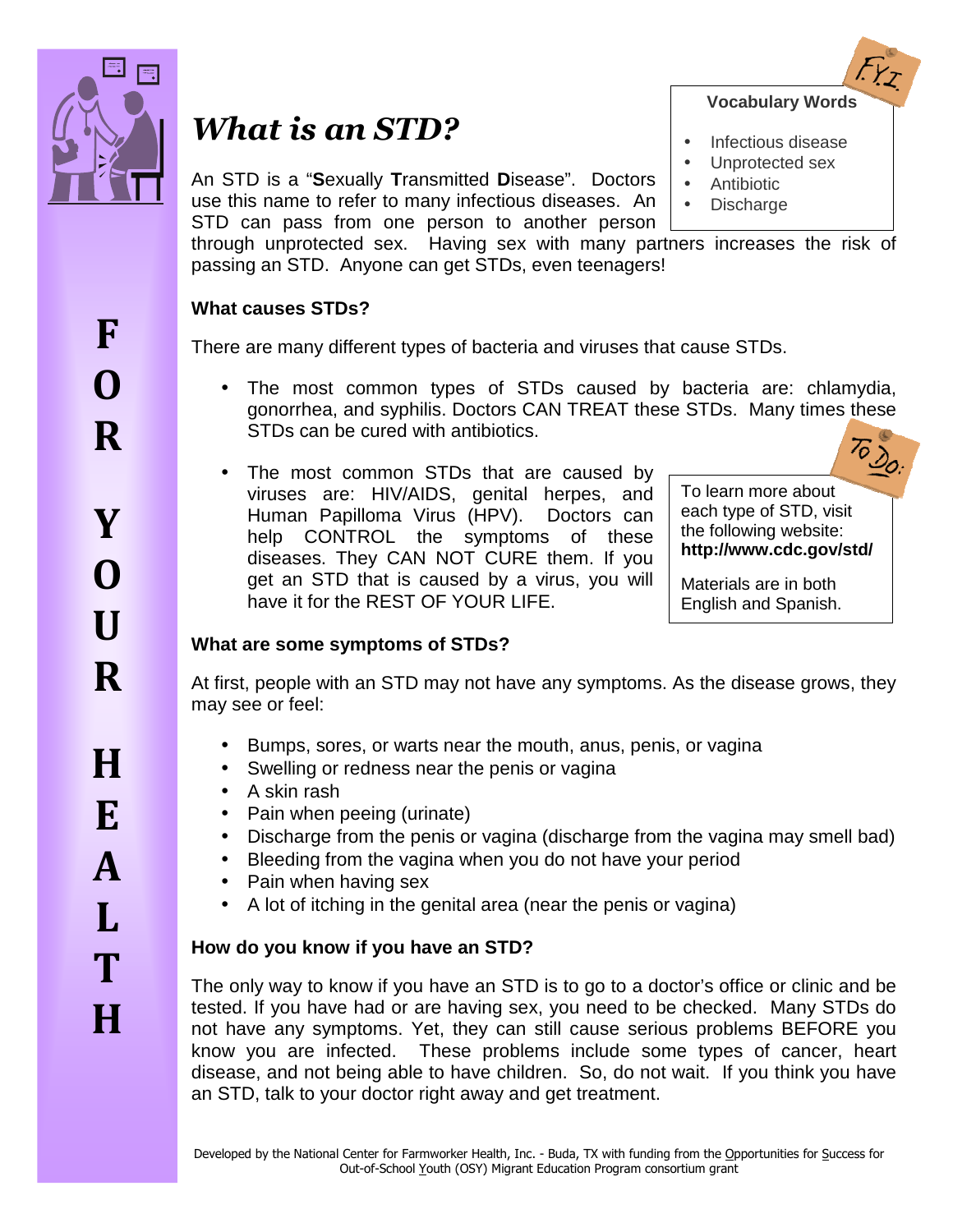## **If you think you have an STD, should you let your partner know?**

Yes. You should talk with the person you are having sex with NOW. This is important because both of you will need treatment. If you get treatment, but your partner does not, you can get the STD again or your partner could pass it to someone else if he/she has sex with someone else.

## **How can you protect yourself from STDs?**

## **Here are some basic tips:**

- $\triangleright$  If you are a teenager, think about waiting to have sex until you get older. Young people, who have sex for the first time, have a higher chance of getting an STD.
- $\triangleright$  The best way is NOT to have sex (vaginal, oral, or anal).
- $\triangleright$  Use a latex condom every time you have sex. Be aware that condoms cannot protect you 100%. Some STDs can still be passed on to others. Check the condom expiration date. Condoms of different shapes or materials or that glow in the dark will NOT protect you. Do not use them. Always use condoms made of latex.
- $\triangleright$  The more partners you have, the more likely you are to get an STD. That is why it is important to limit the number of people you have sex with.
- $\triangleright$  If you are sexually active, get checked for STDs. Do not risk passing one on to someone else.
- $\triangleright$  Do not use alcohol or drugs before you have sex. You may be less likely to use a condom if you are drunk or high.

Getting treatment is very important. If you have an STD, the more quickly you are tested and treated, the less likely the STD will hurt you or others.



- $\triangleright$  Follow your treatment. Finish all the medicine, even if the symptoms go away.
- $\triangleright$  During your treatment, do not have sex, because you can still pass the disease on to someone else.

#### **Vocabulary & Definitions**

| Infectious disease:     | A disease that can be caused by bacteria, virus, parasites, etc. Infectious<br>diseases pass from person to person through physical contact.<br>- The<br>infection can be passed through food, body fluids, air, etc. |
|-------------------------|-----------------------------------------------------------------------------------------------------------------------------------------------------------------------------------------------------------------------|
| <b>Unprotected sex:</b> | When someone has vaginal, oral, or anal sex without using a condom.                                                                                                                                                   |
| <b>Antibiotic:</b>      | A type of medicine that can kill bacteria.                                                                                                                                                                            |
| Discharge:              | A liquid that comes out from the penis or vagina. It may be white, yellow,<br>or green. It could have a bad smell. It is usually a symptom of an STD.                                                                 |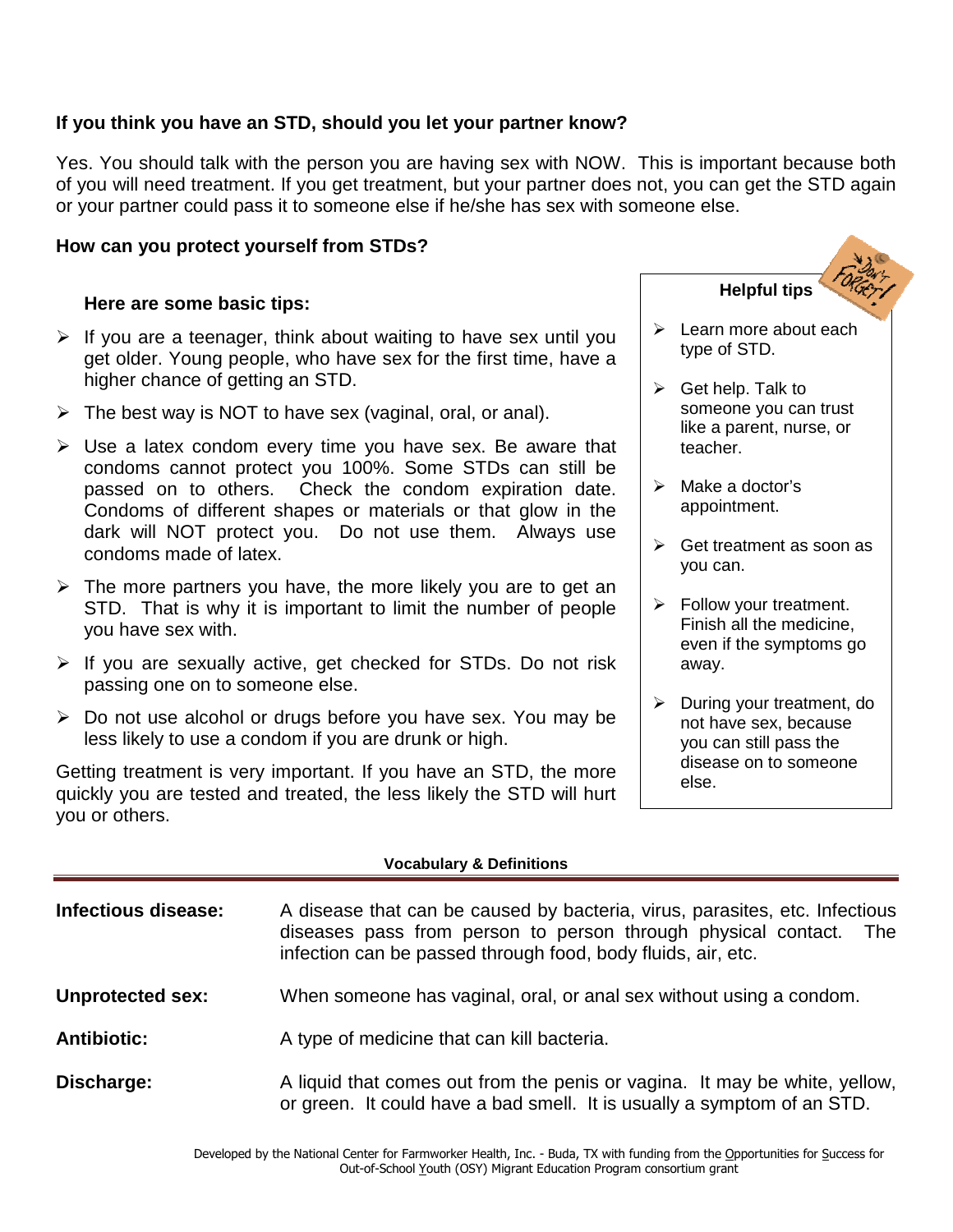What is an STD? Name:



Practice Worksheet Date:

# **Let's Read!**

Daniel is a teenager who works with the tomato crop in Florida. His friends know that he has never had sex. They want Daniel to know what it is like to have sex. Daniel is not so sure. They all live in a camp far away from the city. When it is payday, prostitutes come to the camp. They offer sex for money.

\_\_\_\_\_\_\_\_\_\_\_\_\_\_\_\_\_\_\_\_\_\_\_\_\_\_\_\_\_\_\_\_\_\_\_\_\_\_\_\_\_\_\_\_\_\_\_\_\_\_\_\_\_\_\_\_\_\_\_\_\_\_\_\_\_\_\_\_\_\_\_\_\_\_\_\_\_\_\_\_\_\_\_\_\_\_\_

\_\_\_\_\_\_\_\_\_\_\_\_\_\_\_\_\_\_\_\_\_\_\_\_\_\_\_\_\_\_\_\_\_\_\_\_\_\_\_\_\_\_\_\_\_\_\_\_\_\_\_\_\_\_\_\_\_\_\_\_\_\_\_\_\_\_\_\_\_\_\_\_\_\_\_\_\_\_\_\_\_\_\_\_\_\_\_

\_\_\_\_\_\_\_\_\_\_\_\_\_\_\_\_\_\_\_\_\_\_\_\_\_\_\_\_\_\_\_\_\_\_\_\_\_\_\_\_\_\_\_\_\_\_\_\_\_\_\_\_\_\_\_\_\_\_\_\_\_\_\_\_\_\_\_\_\_\_\_\_\_\_\_\_\_\_\_\_\_\_\_\_\_\_\_

\_\_\_\_\_\_\_\_\_\_\_\_\_\_\_\_\_\_\_\_\_\_\_\_\_\_\_\_\_\_\_\_\_\_\_\_\_\_\_\_\_\_\_\_\_\_\_\_\_\_\_\_\_\_\_\_\_\_\_\_\_\_\_\_\_\_\_\_\_\_\_\_\_\_\_\_\_\_\_\_\_\_\_\_\_\_\_

\_\_\_\_\_\_\_\_\_\_\_\_\_\_\_\_\_\_\_\_\_\_\_\_\_\_\_\_\_\_\_\_\_\_\_\_\_\_\_\_\_\_\_\_\_\_\_\_\_\_\_\_\_\_\_\_\_\_\_\_\_\_\_\_\_\_\_\_\_\_\_\_\_\_\_\_\_\_\_\_\_\_\_\_\_\_\_

\_\_\_\_\_\_\_\_\_\_\_\_\_\_\_\_\_\_\_\_\_\_\_\_\_\_\_\_\_\_\_\_\_\_\_\_\_\_\_\_\_\_\_\_\_\_\_\_\_\_\_\_\_\_\_\_\_\_\_\_\_\_\_\_\_\_\_\_\_\_\_\_\_\_\_\_\_\_\_\_\_\_\_\_\_\_\_

1. What can happen to Daniel if he decides to have sex with a prostitute?

2. What advice would you give him?

3. How can he tell if a person has an STD?

# **Help Me!**

Listen carefully to your teacher's instructions.

Mauricio is a farmworker who just moved to the United States. He thinks he has an STD. Mauricio is at the doctor's office. He does not speak English. You work at the clinic as an interpreter. Would you please help Mauricio describe his symptoms to the doctor?

# **True or False?**

Listen to your teacher's instructions carefully.

True or False?

| <b>Sentence</b> | <b>True</b> | <b>False</b> |
|-----------------|-------------|--------------|
|                 |             |              |
| 2               |             |              |
|                 |             |              |
|                 |             |              |
| R               |             |              |

Developed by the National Center for Farmworker Health, Inc. - Buda, TX with funding from the Opportunities for Success for Out-of-School Youth (OSY) Migrant Education Program consortium grant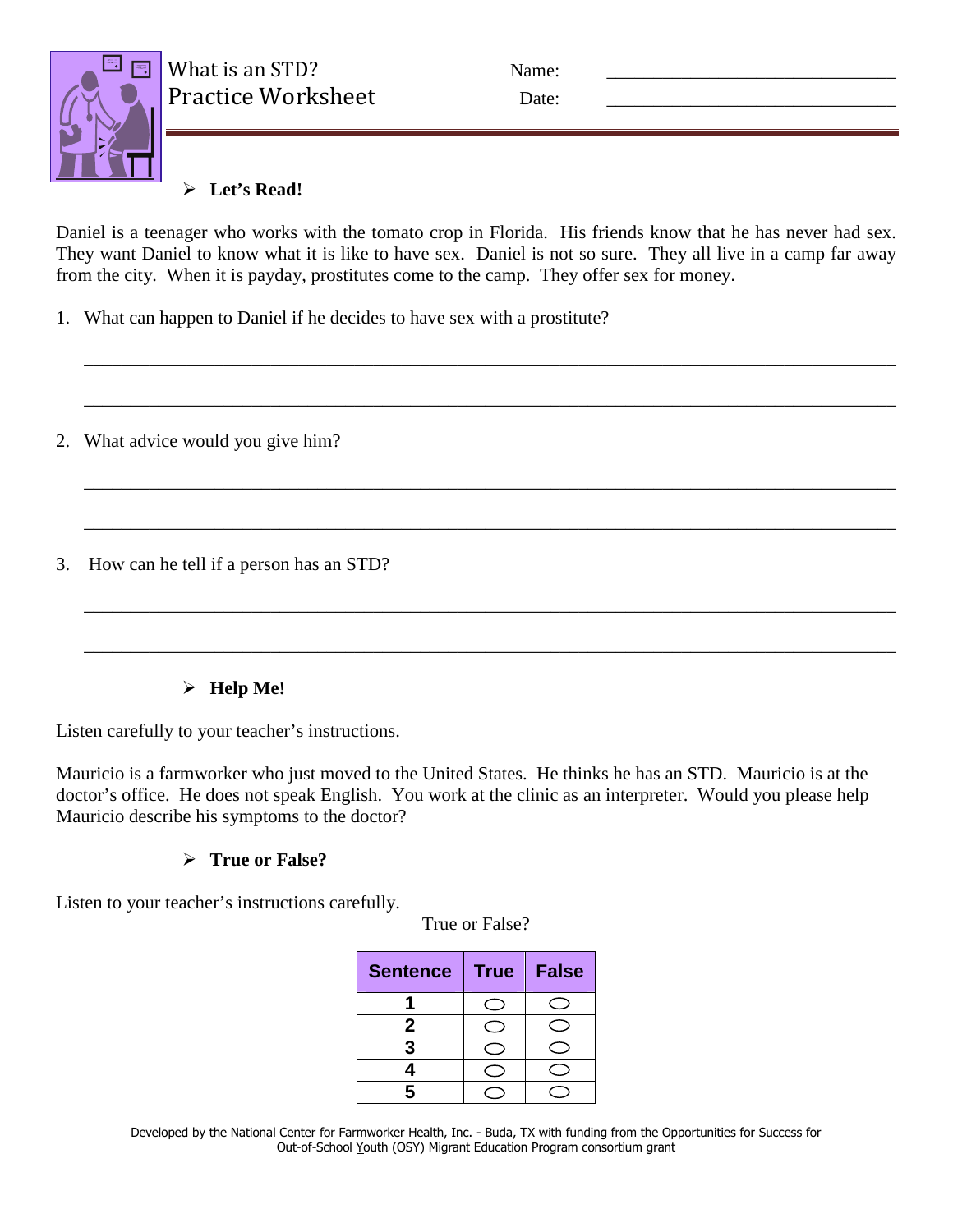## Lesson Plan

## What is an STD?

| <b>Materials needed</b>                                    | <b>Handouts</b>                                                                                                          | <b>Estimated time</b> |
|------------------------------------------------------------|--------------------------------------------------------------------------------------------------------------------------|-----------------------|
| Dry erase board and<br>dry erase markers<br><b>Pencils</b> | "What is an STD?" Lesson<br>"Listening Activity" Handout<br><b>Skills Practice Worksheet</b><br>Pre-post workshop Survey | 1 Hour                |

**NOTE TO INSTRUCTOR:** To accommodate the literacy levels and educational experiences of the participants, oral and/or group activities may be substituted for reading, writing, skills practice, and survey activities.

| <b>Elements</b>                    | <b>Activities</b>                                                                                                                                                                                                                                                                              | <b>Notes</b>                                                                                                                                                                                                                                                                                                                                                                                                                                                                                                                                              |
|------------------------------------|------------------------------------------------------------------------------------------------------------------------------------------------------------------------------------------------------------------------------------------------------------------------------------------------|-----------------------------------------------------------------------------------------------------------------------------------------------------------------------------------------------------------------------------------------------------------------------------------------------------------------------------------------------------------------------------------------------------------------------------------------------------------------------------------------------------------------------------------------------------------|
| Preparation<br><b>Instructions</b> | Introduce the topic<br>Time: 5 minutes<br><b>Conduct the Pre-Test</b><br>Time: 5 minutes<br>Introduce the new<br>$\bullet$<br>vocabulary<br>Time: 5 minutes                                                                                                                                    | 1. What have you heard about STD's?<br>2. How can you protect yourself from an<br>STD?<br>Distribute Pre-Test, and ask students to<br>$\bullet$<br>turn it in when it is complete.<br>Write the vocabulary words on the<br>board, and ask the students to read<br>them aloud. Ask the students if they<br>know what the words mean. Provide<br>students with the definitions. (Use<br>"What is an STD?" Lesson.)<br>Instructor leads guided reading of topic.<br>$\bullet$                                                                                |
|                                    | Read the lesson on<br>"What is an STD?"<br>Time: 10 minutes<br>Identify the vocabulary<br>$\bullet$<br>words in the reading<br>Time: 5 minutes<br>Distribute and review the<br>$\bullet$<br>skills practice worksheet<br>with the students, and<br>ask them to complete it<br>Time: 25 minutes | Students identify the vocabulary words<br>by circling them in the lesson.<br>Activity 1: Students have 5 minutes to<br>answer this activity.<br>Activity 2: Ask students to read the<br>given situation. After they have finished,<br>give them 5 minutes to practice how to<br>talk with their doctor about some of the<br>most common symptoms of an STD.<br>Randomly choose some students to role-<br>play the situation to the rest of the<br>group.<br>Activity 3: Use the "Listening Activity"<br>Handout and follow the instructions<br>specified. |
| Concept<br><b>Check</b>            | <b>Conduct Post Test</b><br>Time: 5 minutes                                                                                                                                                                                                                                                    | Students complete Post Test.                                                                                                                                                                                                                                                                                                                                                                                                                                                                                                                              |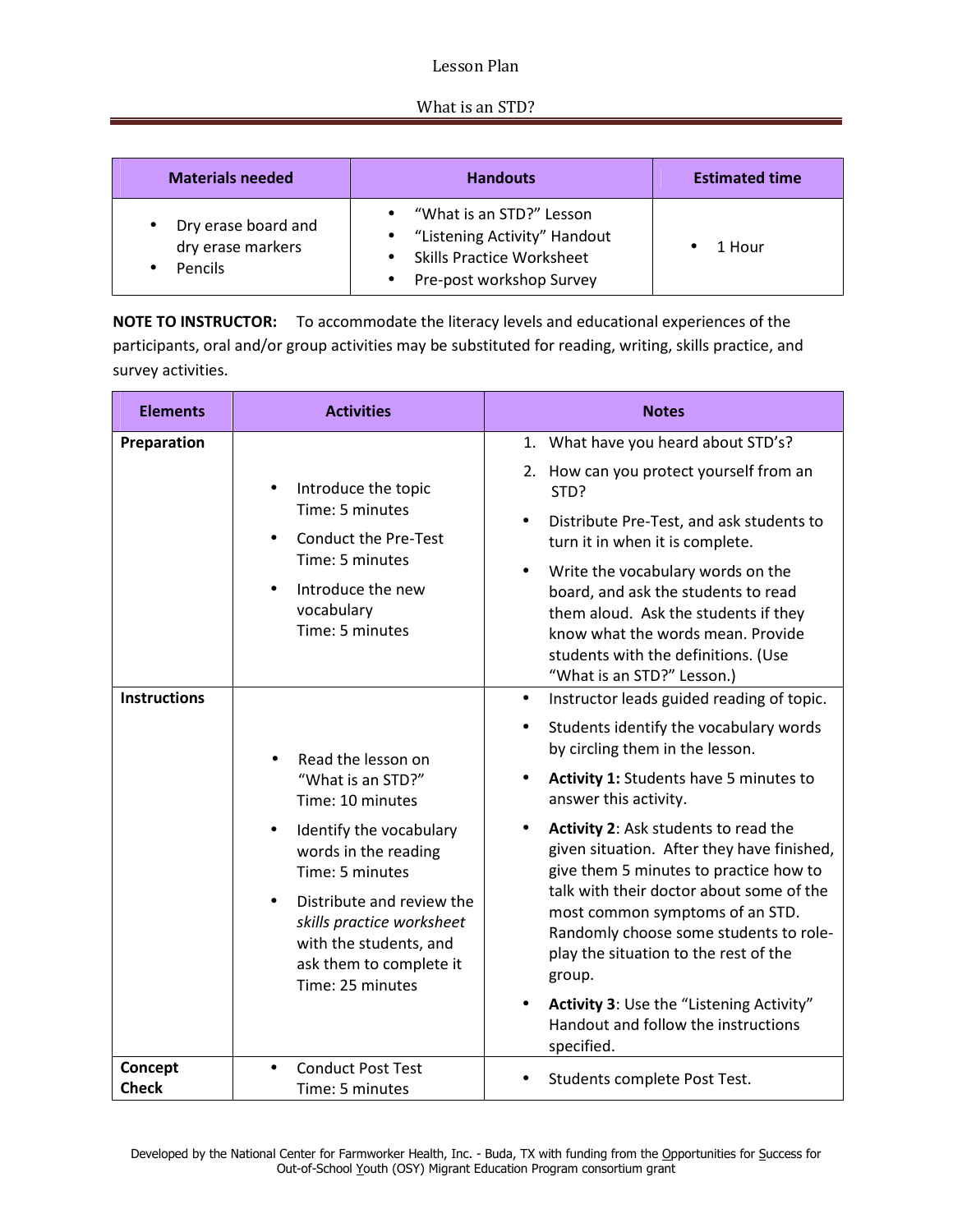| <b>Listening Activity</b><br><b>True or False?</b> |                                                                                                                                                                                                                           |  |  |
|----------------------------------------------------|---------------------------------------------------------------------------------------------------------------------------------------------------------------------------------------------------------------------------|--|--|
| <b>Purpose:</b><br>Time:                           | To practice listening comprehension<br>10 minutes                                                                                                                                                                         |  |  |
|                                                    | 1. Tell your students that in this activity they will practice their listening<br>comprehension skills.                                                                                                                   |  |  |
|                                                    | 2. Let them know that you are going to read 5 sentences out loud.                                                                                                                                                         |  |  |
|                                                    | 3. Let them know that after you finish reading each sentence, they need to<br>answer whether the statement is true or false by checking the appropriate<br>circle.                                                        |  |  |
|                                                    | 4. At the end, check the student's answers to make sure they are correct. If<br>some students do not have the right answer, invite other students to<br>participate in the discussion until the information is clarified. |  |  |

# True or False?

| <b>Sentences</b>                                                       | <b>True</b> | <b>False</b> |
|------------------------------------------------------------------------|-------------|--------------|
| The more partners you have, the more likely you are to get an STD.     |             |              |
| 2) All STDs can be cured.                                              |             |              |
| 3) You know if someone has an STD by just looking at them.             |             |              |
| 4) You should talk to your partner if you have an STD.                 |             |              |
| Condoms of different shapes or materials or that glow in the dark will |             |              |
| NOT protect you from an STD.                                           |             |              |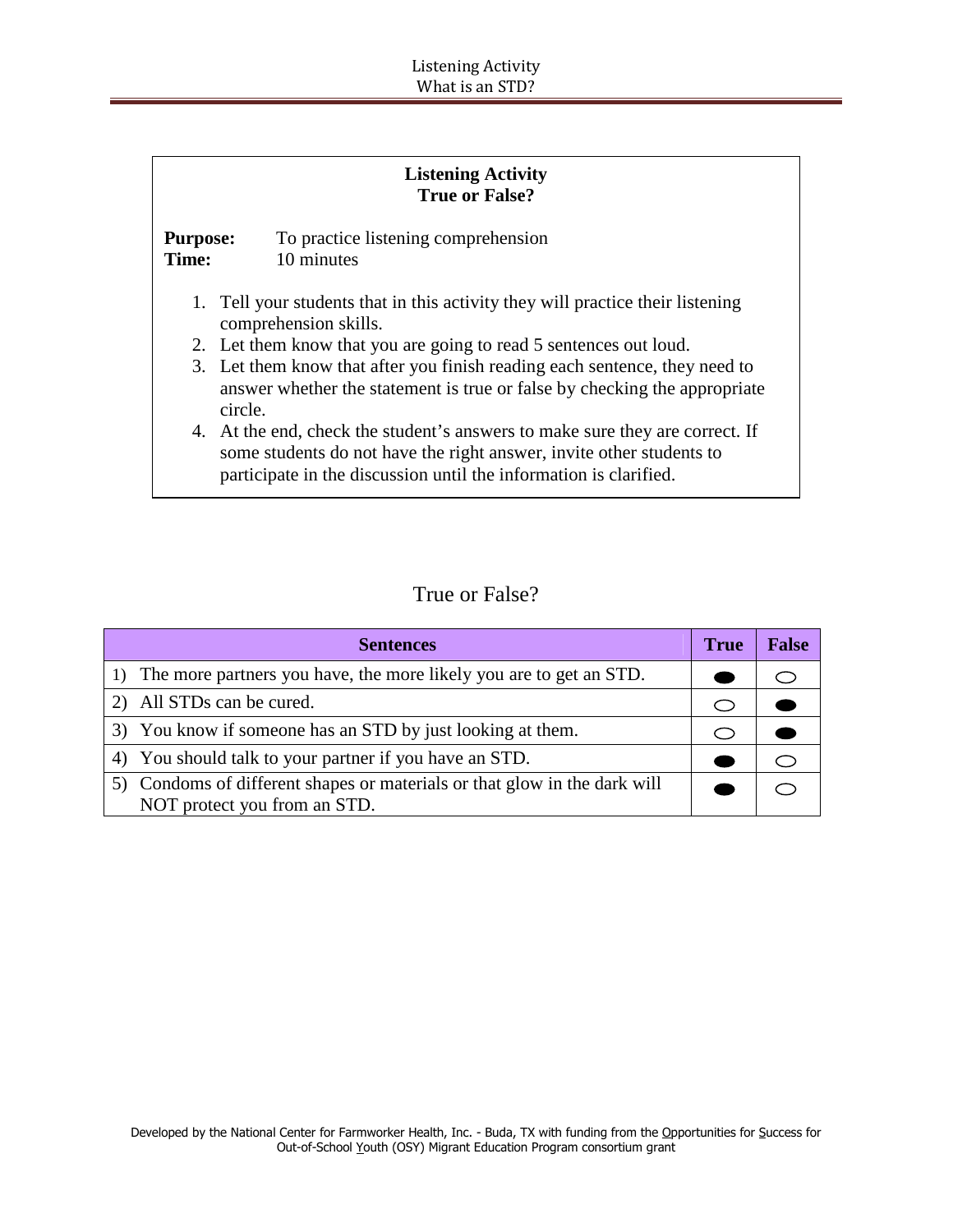

| Date: |  |
|-------|--|
| Name: |  |

|                                                                            | Circle the correct answer.                                              |                |
|----------------------------------------------------------------------------|-------------------------------------------------------------------------|----------------|
| 1. Is an STD a sexually transmitted disease?                               | Yes                                                                     | N <sub>0</sub> |
| 2. Which of the following is a type of STD?                                | a. gonorrhea<br>b. syphilis<br>c. genital herpes<br>d. all of the above |                |
| 3. If you have an STD, who should you tell?                                | your<br>partner                                                         | your<br>boss   |
| 4. You should not have sex while using drugs or<br>alcohol.                | True                                                                    | False          |
| 5. Can an <i>infectious disease</i> be passed through<br>your body fluids? | Yes                                                                     | N <sub>0</sub> |
|                                                                            | <b>Total Correct:</b>                                                   |                |